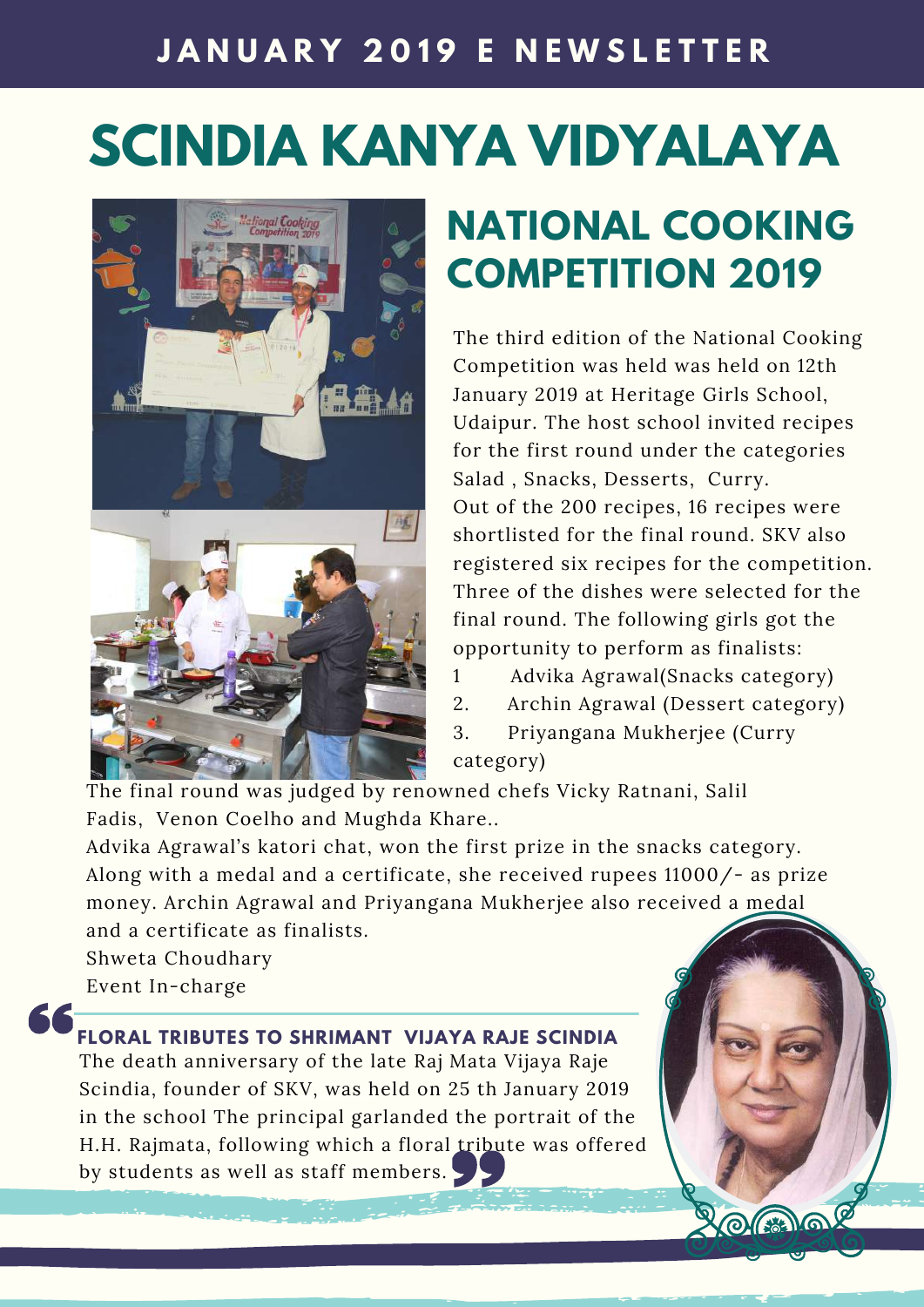





# **Feeling Minds Workshop**

On the 11th, 12th and 13th of January 2019, Dr. Chinu Agarwal, <sup>a</sup> renowned psychologist enriched the teachers as well as the students of classes 10 and 11 with her thought provoking lecture. Her talk centered on "Deep rooted cleansing" and "The Importance of forgiveness and gratitude" as the key to peaceful living.

Dr. Agarwal in her talk opened up insights into the human mind. She informed the enthralled audience about <sup>a</sup> phenomenon called the stroke economy, which creates <sup>a</sup> scarcity of love and affection in the human psyche; and how one needs to defy the stroke economy rules and appreciate one's own self and everyone else, ultimately leading to <sup>a</sup> happiness index. The students were also taught how they can study and memorize in an effective way along with ways in which they can organize themselves in order to be more focused.

#### Ms. Ayushi **Anant National University workshop**

SKV teachers attended <sup>a</sup> workshop based on child's creativity and how it can be promoted in <sup>a</sup> child at Anant National University, India's First Design University situated in Ahmedabad, Gujarat.

# **Lohri Celebration**

The Lohri celebrations at SKV took place on the evening of 13th January at 6.30 p.m. The children assembled in front of Gajara house for the pooja which was followed by <sup>a</sup> small dance performance.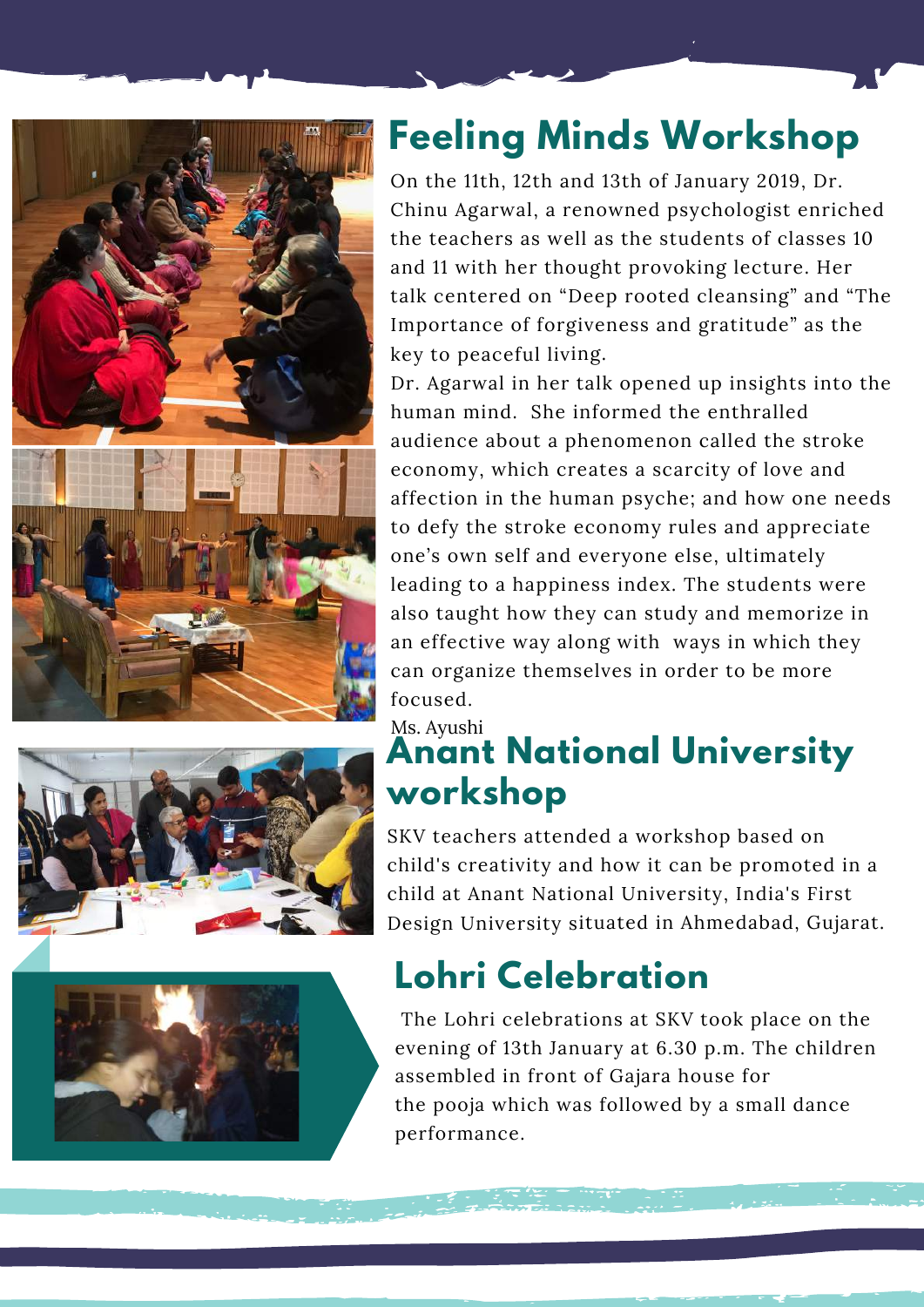

### **SCIENCE ACTIVITY - CLASS 6**

The Science activity for Class VI was conducted on 10thJanuary 2019. The class was divided into eight groups. Each group was given <sup>a</sup> different set of activities to perform.

Manjula Rawat

# **Activity day for class 7**

There are 71 children in Class 7, therefore their science activities were held over two days - on January-16 and 17. The children were divided into nine groups, with 4 students in each group. The activities were explained to them in advance – which comprised:

- 1 .Preparation of saturated solution
- 2. Testing the presence of acid in lemon and tomato
- 3. Testing the presence of base in detergent, soap and toothpaste
- 4. Fire extinguishers
- 5. Magnetic effects
- 6. Mirror-concave mirrors
- 7. Principle of submarine
- 8. Multiple reflection of mirrors
- 9. Effect of pressure

The students learnt <sup>a</sup> lot through hands-on work.

- Conducted by V.S.Pandi & K.Rajeswari

# **KITE FLYING**

Makarsankranti is one of the most awaited festivals in SKV. Children wait to fly kites and enjoy this event to the fullest .It was celebrated on the 14th of January from 3:00 – 4:00 p.m in the arena. It was <sup>a</sup> wonderful sightcolourful kites in the sky and engrossed children on the field some trying to lift the kites to some level and some running with the kites



Mr. P.Bujinga Rao

.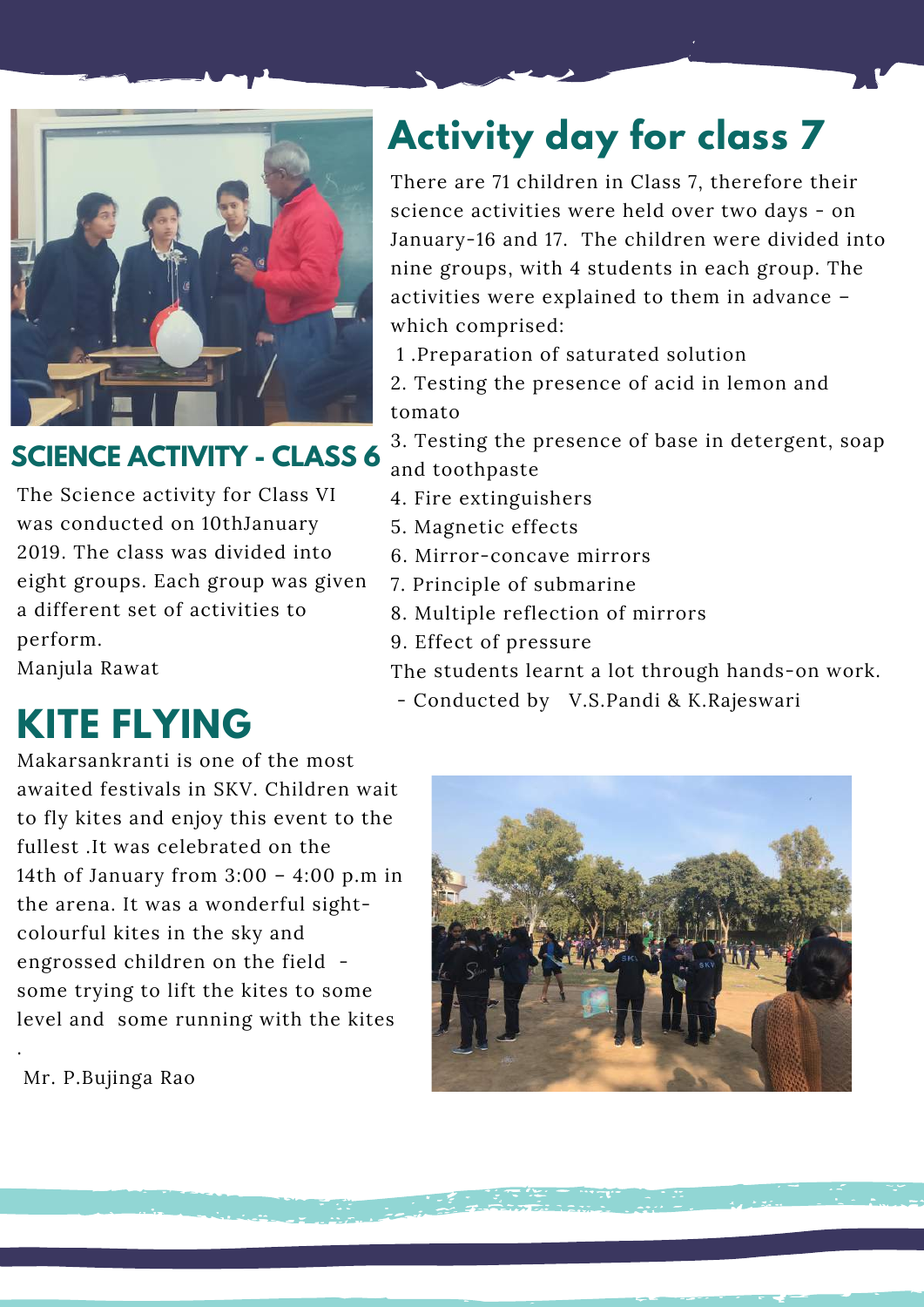# **Republic Day Celebration-2019**

SKV commemorated India's 70th Republic Day celebrations with the hoisting of the National flag by the Principal, Mrs. Nishi Misra in the school's main arena, followed by the school choir singing the National Anthem and <sup>a</sup> patriotic song. The principal then distributed packets of sweets and snacks to the suppor<sup>t</sup> staff. Inter-house Choral Singing Competition was held on the same day in MJS hall .



# **Scholar's Circle'19**

On 26th January SKV invited the class 12 teachers and students of The Scindia School for Scholar's Circle. The motive of this event was to initiate discussions of important topics of various subjects in order to help the students to score <sup>a</sup> centum. They also exchanged notes and tips in the one on one peer discussion as well as the doubt clearing session with the teachers.



This was followed by <sup>a</sup> cultural program. SKV girls, performed <sup>a</sup> pure classical Bharatanatyam dance and

<sup>a</sup> one act play titled 'The Refund' which is <sup>a</sup> Russian play.



The cultural eve was followed by an Open Mic event in which students of both the schools showcased their talent.

Later that evening they had <sup>a</sup> dance party and special dinner which was attended by various faculty members and class <sup>12</sup> students of Scindia Kanya Vidyalaya and The Scindia School.

**Result :**

# **Inter House Choral Singing competition**

On the 26th of January 2019 SKV had the I/H Choral $^{\prime}$ Singing Competition. Each house had to perform one song. The maximum number of participants from each house was 30.

1st- Vasundhara House 2nd- Yashodhara house 3rd- Usha House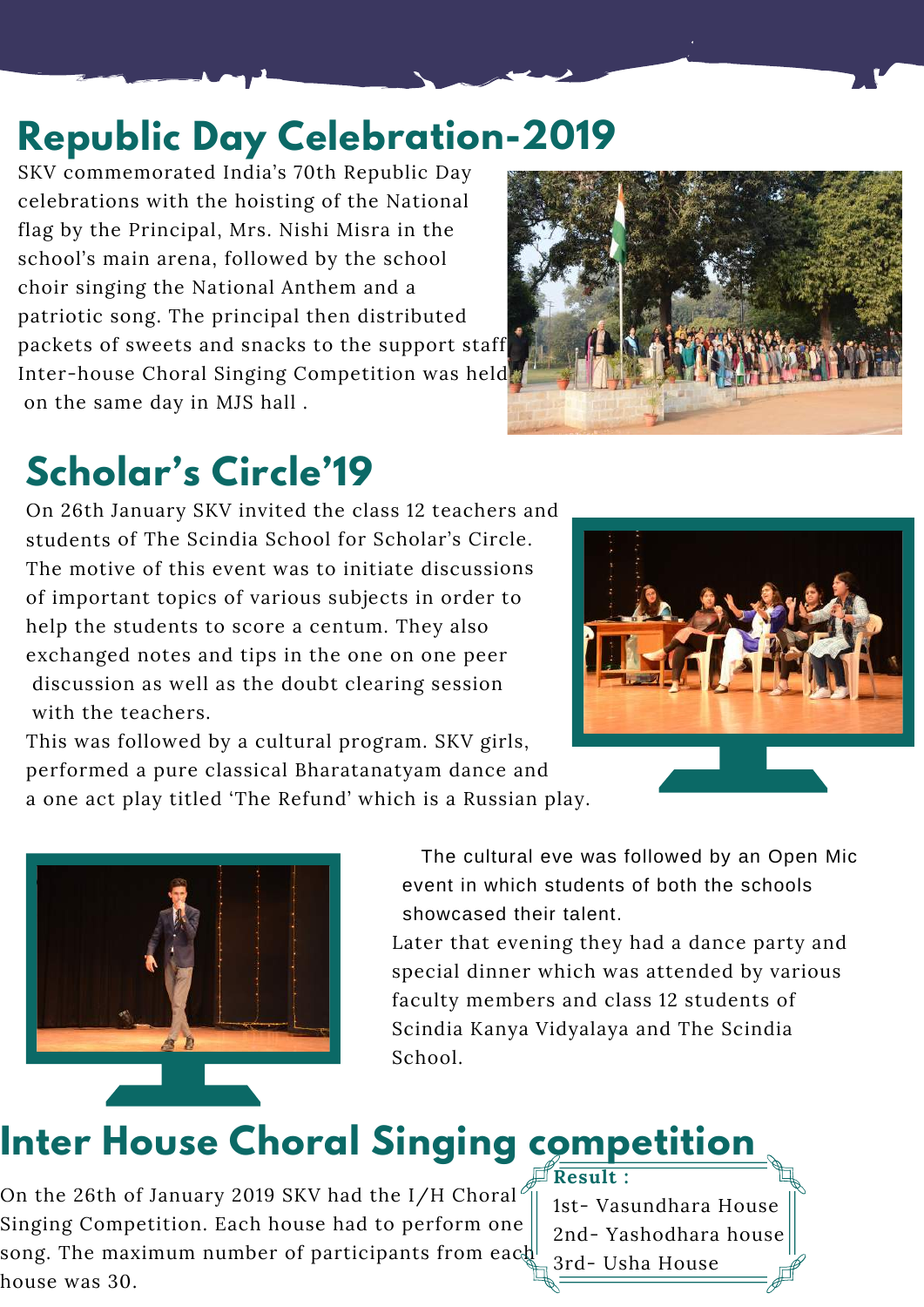## **Vijaya House Entertainment Night**

The Chief Guest for the evening was none other than our very own H.R Ms Vinita Hemnani who presided over the occasion.

In all 78 students participated with enthusiasm in the program titled 'Vijaya House Entertainment Channel'. The concept, which was entirely in English, featured Anushka Kumar who played the par<sup>t</sup> of an anchor on the television show WBM- "Who'll Be the Millionaire" along with <sup>2</sup> guests in the hot seat, of which Radhya Goyal was the permanen<sup>t</sup> participant, playing none other than the dual Mr. and Mrs. 2019. There was also the

presence of Mr 2019 & Ms 2019 on side stage as the two lifelines.

The skits that were par<sup>t</sup> of the concep<sup>t</sup> were –

- 1. Enactment of an episode of Mr Bean;
- 2. Stand-up comedy show;
- 3. 'The Power of Yet' by Sesame Street.
- 4. A parody on 'Lab Rules'
- 5. The song: 'Happy' by Pharrell Williams accompanied by <sup>a</sup> dance.
- 6. A fusion dance based on the music of Shape of You fused with notes from Carnatic and Kathak dance traditions.
- 7. A skit on Hindi serial productions.
- 8. Fashion Show entitled "Let's Join Hands" for sustainable development

9. After the theme of sustainable development shown through the fashion show, we moved on to the theme of cleansing our society. This was showcased by <sup>a</sup> dance to the song Thriller by Michael Jackson.

- Ottima Ragazza

#### **Mega Quiz**

An exciting general knowledge quiz was held on 21st Jan 19 in the school auditorium. The Vice Principal, Ms. Naina Dhillon, and the events coordinator, Ms. Sanjita Luthra, presided – along with staff and <sup>a</sup> packed house of excited students from classes 6 and <sup>7</sup> with their thinking caps on, eager to take on the challenge of those "difficult" questions.

The quiz was divided into five rounds, covering various disciplines such as language (Hindi and English), the sciences, mathematics and social sciences.

In-charge of the different subjects were:

English- Mrs. O. Anand Hindi-Mrs. Adarsh Sharma Maths-Mrs. Anita Ashdhir Science-Mrs. Seema Bhatnagar Social Science-Mrs. Preeti Khichi



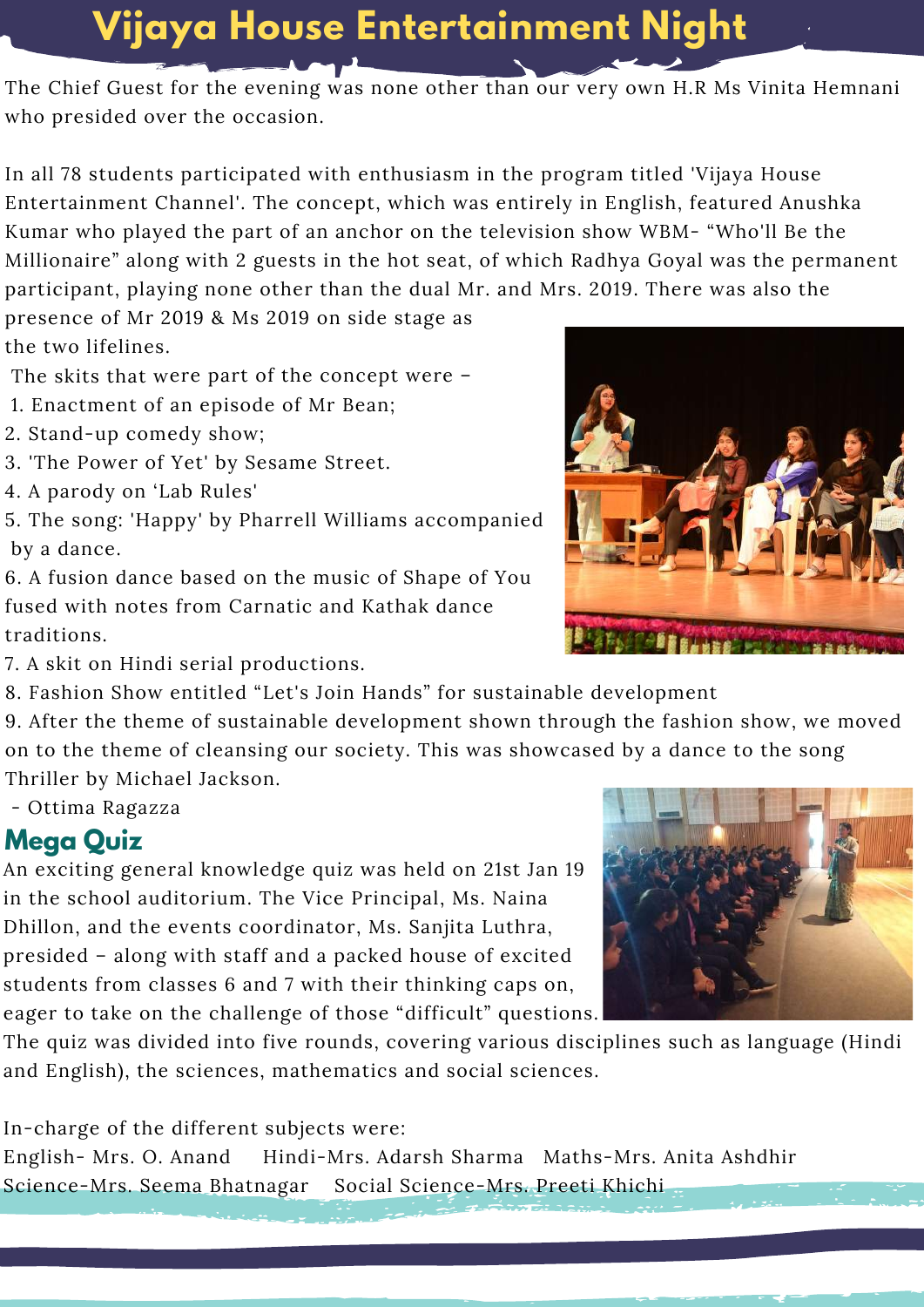## **Inter House Competitions**

### **INTER HOUSE WEBSITE DESIGN COMPETITION**

The IH Website competition was held in the Computer Lab on 21st January 2019. The competition was open to senior students only.

Eight girls from class <sup>12</sup> participated in creating and designing websites on various topics such as music groups, restaurant. NGOs, and social movements etc. Criteria of judgement was Relevance with the topic , Aesthetic sense and technical excellence.

Pratika Bisht from Madhavi House stood first while Sangya Gupta stood second.

Medha Gupta



### **INTER CLASS ENGLISH DECLAMATION COMPETITION**

For the first time in SKV an Inter-class English Declamation Competition for classes VI & VII was held on 28th. January 2019 in MJS Hall.

Auditions were held on 25th. January and out of 34 eager students, <sup>a</sup> total of <sup>12</sup> were chosen, comprising 3 participants from each section. The topics were based on popular proverbs, which the contestants received through "chit picking" before the competition itself.

# **Badminton Tournament-2019**

Eight Girls from SKV's Badminton team participated in Jashan 2019 <sup>a</sup> Badminton Tournament, organised by LNIPE, Gwalior from 27th January to 30th January 2019. Seven girls participated in the U-15 category and one participated in the Women's Open category. All the players from SKV performed well and were appreciated by everyone.

The following Girls were the participants. Lavanya Gandhi, Shreya Prasad, Zoya Amal Rakeshi, Aarushi Pandey and Punshibi Konsam from Class IX. Tanvi Singh,Cindrela John, Aniben Rai from class VIII. Aarushi Pandey won the cash prize of Rs. 2000/ for Jashan U15 Girls Singles while Lavanya Gandhi was the runners-up and won <sup>a</sup> cash prize of Rs. 1000/- in the same category.



Shakuntla Tripathy